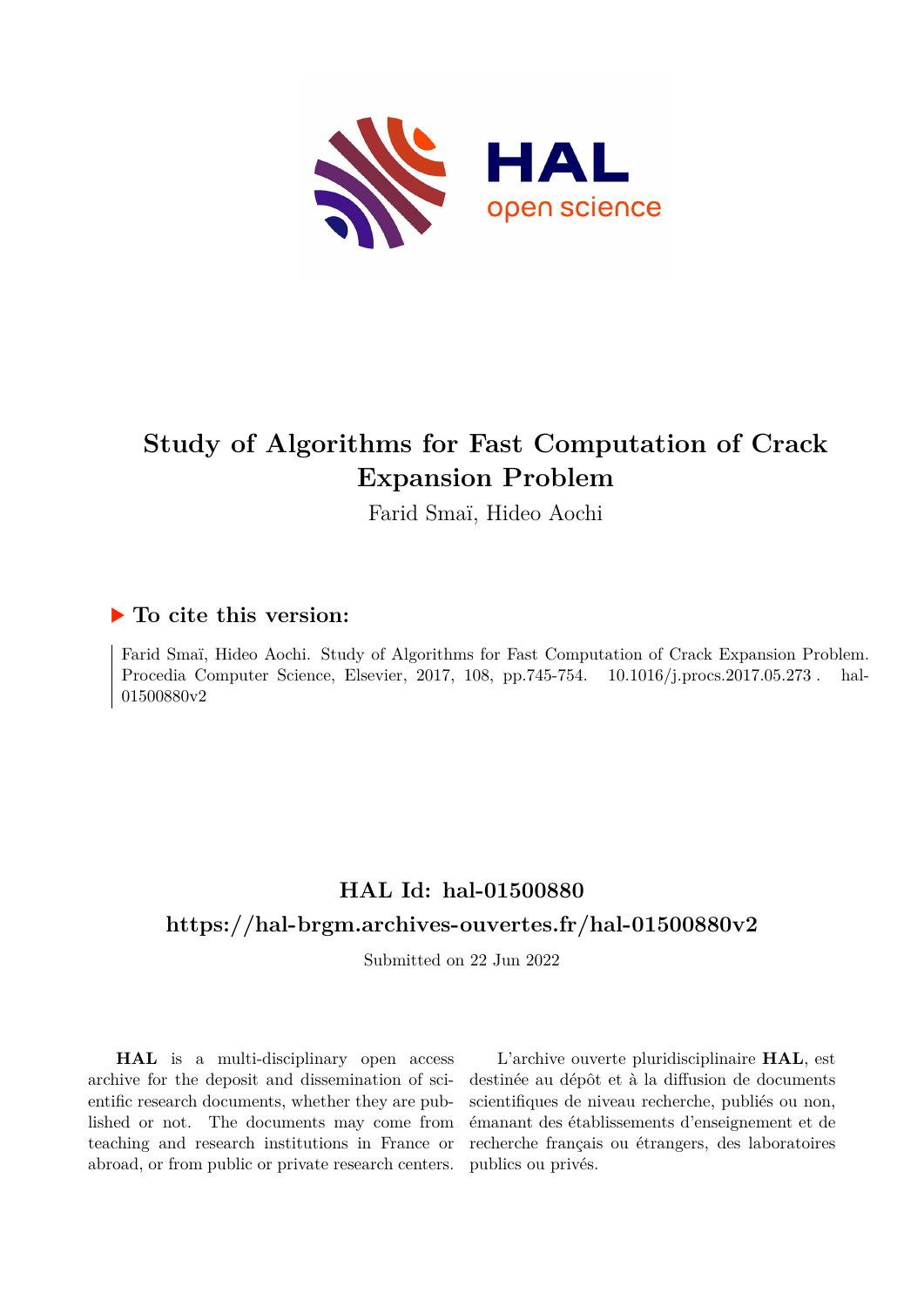



Available online at www.sciencedirect.com





Procedia Computer Science  $108C(2017)$  745–754  $\qquad \qquad \qquad \qquad$  $T_{\text{total}}$  supplies belong for  $\left(\frac{1}{2} \cdot 1\right)$ , do not use it use it use it use it use it use it use it use it use it use it use it use it use it use it use it use it use it use it use it use it use it use it use it use

## International Conference on Computational Science, ICCS 2017, 12-14 June 2017, Zurich, Switzerland

#### Study of Algorithms for Fast Computation of Crack Expansion Problem Study of Algorithms for Fast Computation of Crack Study of Algorithms for Fast Computation of Crack Expansion Problem

Farid Smai<sup>1</sup> and Hideo Aochi<sup>1</sup> Farid Smaï<sup>1</sup> and Hideo Aochi<sup>1</sup> Farid Smai<sup>1</sup> and Hideo Aochi<sup>1</sup>

Bureau de Recherches Géologieques et Miniére, Orléans, France f.smai@brgm.fr; h.aochi@brgm.fr f.smai@brgm.fr; h.aochi@brgm.fr Bureau de Recherches Géologieques et Miniére, Orléans, France

f.smai@brgm.fr; h.aochi@brgm.fr

#### Abstract

A problem of quasi-static growth of an arbitrary shaped-crack along an interface requires many times of iterations not only for finding a spatial distribution of discontinuity but also for determining the crack tip. This is crucial when refining model resolution and also when the phenomena progresses quickly from one step to another. We propose a mathematical reformulation of the problem as a nonlinear equation and adopt different numerical methods to solve it efficiently. Compared to a previous work of the authors, the resulting code shows a great improvement of performance. This gain is important for further application of assismic slip process along the fault interface, in the context of plate convergence as well as the reactivation of fault systems in reservoirs.

© 2017 The Authors. Published by Elsevier B.V. Peer-review under responsibility of the scientific committee of the International Conference on Computational Science  $\overline{a}$ 

Keywords: Arbitrary shaped-crack, Aseismic slip, Boundary integral equation, Optimization.

## 1 Introduction 1 Introduction <u>1 International Communication</u><br>1 International Communication

Earthquakes occur to release the strain accumulated by tectonic movement and also can be induced due to stress change of pore pressure or other factors. The earthquake generation process is a boundary problem of continuum medium with or without inertia term. The equations of motion with inertia solve the dynamic process of an earthquake and the wave propagation, usually occurring within a few to tenths seconds. For example, in an elastic, isotropic medium characterized by medium density  $\rho$  and elastic coefficients (Lamé constants  $\lambda$  and  $\mu$ ), it is written as written as  $\alpha$  medium density  $\rho$  and  $\alpha$  and  $\rho$  coefficients  $\alpha$ 

$$
\rho \ddot{\mathbf{u}} = (\lambda + 2\mu) \nabla (\nabla \cdot \mathbf{u}) - \mu \nabla \times (\nabla \times \mathbf{u}) + \mathbf{f}, \tag{1}
$$

where  $\boldsymbol{u}$  is displacement field and  $\boldsymbol{f}$  is body force (e.g. [2]). On the other hand, the equilibrium theorem of the continuum medium without inertia solves the quasi-static process of fault sliding often called as aseismic slip, slow earthquake or slow slip, which may last from hours to centuries; often called as assignic slip, slow earthquake or slow slip, which may last from hours to centuries;

$$
\mathbf{0} = (\lambda + 2\mu)\nabla(\nabla \cdot \mathbf{u}) - \mu \nabla \times (\nabla \times \mathbf{u}) + \mathbf{f}.
$$
 (2)

1877-0509 © 2017 The Authors. Published by Elsevier B.V.

Peer-review under responsibility of the scientific committee of the International Conference on Computational Science 10.1016/j.procs.2017.05.273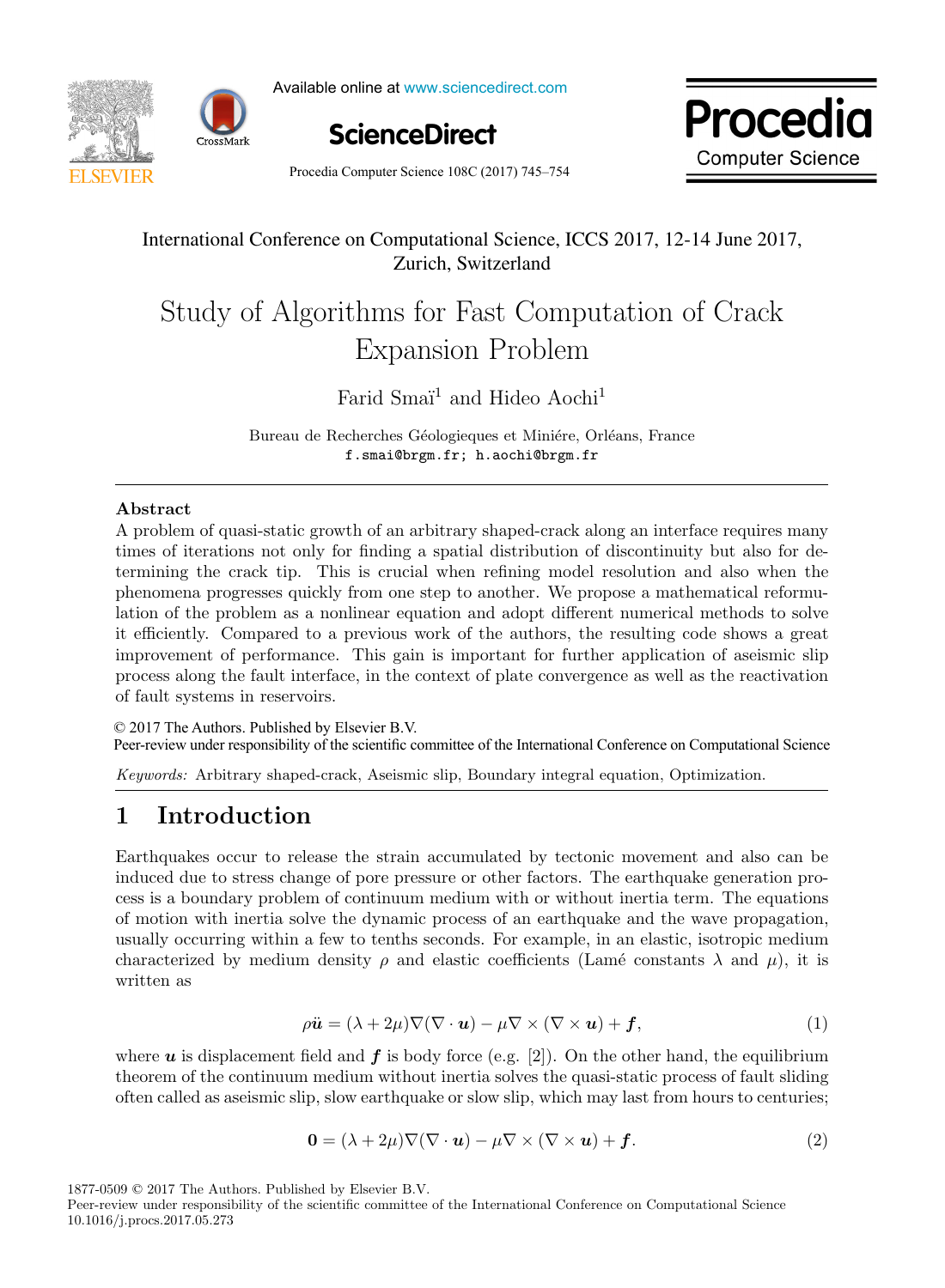In Equation (2), there is no more notion of time, but visco-elasticity or plasticity might be considered as well according to the time scale and material rheology.

From the numerical point of view, the dynamic process, Equation  $(1)$ , can be solved explicitly using boundary integral equation[7, 8], finite difference[19] or spectral element methods [5]. It can be also solved implicitly using finite element or finite volume methods, for example, but the mechanical causality (distance where waves propagate) within a short time span allows limiting the non-zero components in matrix of the equations. In the contrast, the quasi-static process, Equation (2), needs to solve a full matrix due to the equilibrium equations (response in the medium arrives infinitely) regardless of the methods.

Let us consider a quasi-static evolution of an arbitrary-shaped crack along an inteface  $(\Sigma)$  in a volume  $V$ . This is a typical problem of the Earth science, called aseismic slip on a fault. Slip should be properly distributed along the fault, so as to satisfy the stress field of the medium. Here, "slip" is defined as an amount of discontinuity along the both sides of the interface;  $\boldsymbol{w} = \boldsymbol{u}|_{\Sigma+} - \boldsymbol{u}|_{\Sigma-}$  [2]. In the context of earthquakes, only the shear component, parallel to the fault interface, is generally considered. From the mechanical point of view, slip  $(w)$  at any point starts when applied stress traction  $\tau$  exceeds some critical point  $\tau_p$ . Once it begins, stress-slip relation is still controlled by any constitutive relation (friction law),  $\tau = g(w, \dot{w})$  because shear slip continues having contact along the interface. During this process, slip  $w$  and shear traction  $\tau$  have the same vector direction. The boundary condition along the interface is then classified into two categories, namely inside and outside of crack:

- For inside of crack (domain S), the slip  $w(\neq 0)$  appears such that the stress-slip constitutive relation is satisfied on it.
- For outside of crack (domain  $\Sigma_{\infty}$ , the slip does not appear  $(w = 0)$ , because the stress applied on this point does not yet the rupture criteria.

For the purpose of solving Equation (2), these conditions are sufficient, as the boundary condition surrounding the medium (speaking exactly, the boundary of interest is surrounded by the medium) is given by either of stress or slip condition. One can write the boundary condition:

$$
\begin{cases} |\tau| < \tau_p & \text{for } |\boldsymbol{w}| = 0 \text{ on } \Sigma_{\infty} \\ \tau = g(\boldsymbol{w}, \dot{\boldsymbol{w}}) & \text{for } |\boldsymbol{w}| \neq \boldsymbol{0} \text{ on } S \end{cases} . \tag{3}
$$

As Equation (3) is conditioned, one has to solve not only the distribution of w and  $\tau$ , but also the spatial limit of the ruptured area  $S$  which is variable during the simulation. This is the reason why the calculation often requires much more iterations just for finding adequate domain S than finding the corresponding solutions w and  $\tau$  on S. If the whole fault plane is always sliding  $(\Sigma = S)$ , the problem reduces to find just a pair of w and  $\tau$  simultaneously. Therefore the dimension of problem is fixed, even if it is huge.

This study aims to apply the efficient ways to find quickly the correct domain size of S and the solution  $(w, \tau)$ . We reformulate mathematically the problem, describe the possible algorithms to be implemented and show the performance for a simple test case at the end.

### 2 Problem and Reformulation

#### 2.1 Boundary Integral Equation

Let us consider an infinite planar fault in a 3D infinite, isotropic homogeneous elastic medium. A crack may grow from the model center, initially driven by the fluid migration along the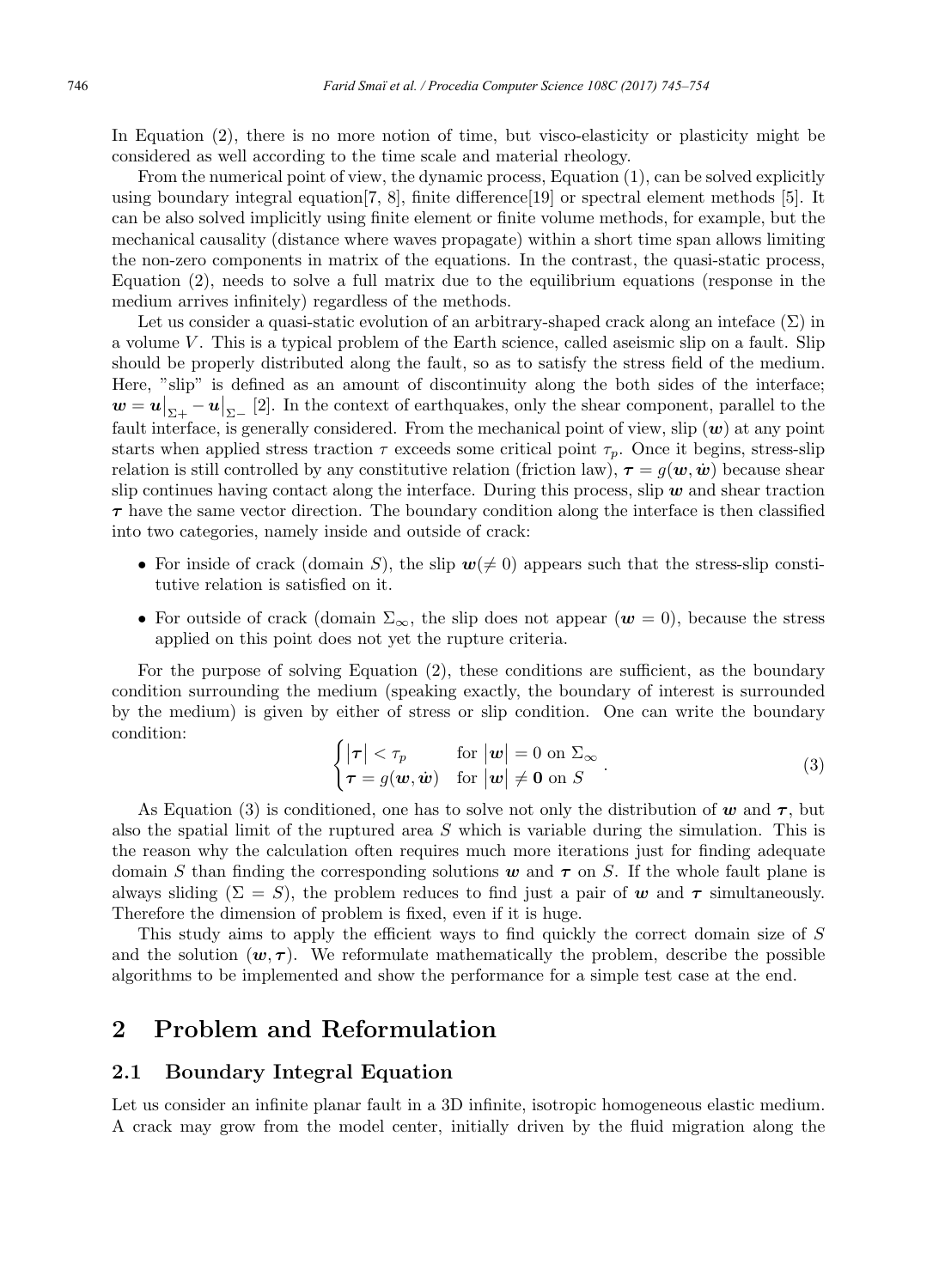fault [3]. This is a well-known situation as a matured fault interface at depth (ex. plate boundary or subduction) or a fault reactivation due to fluid injection (ex. enhanced geothermal system, geological storage, and so on). For demonstrating the procedure, we simplify the model configuration by prefixing one direction of  $w$  and  $\tau$ . Hereafter we refer slip and shear traction just as scalars. In the medium of interest, analytical solutions exist for Equation (2) and therefore one can rewrite it in the form of integral eqation. The stress field at any position  $(x)$ in the medium  $(V)$  including the interface  $(\Sigma)$  is [18]

$$
\begin{cases}\n\tau(\boldsymbol{x}) = \tau_0(\boldsymbol{x}) + \Delta \tau \\
\Delta \tau(\boldsymbol{x}) = -\frac{\mu}{4\pi} \int_{\Sigma} \frac{\boldsymbol{x} - \boldsymbol{\xi}}{|\boldsymbol{x} - \boldsymbol{\xi}|^3} \cdot A \nabla w d\boldsymbol{\xi} \n\end{cases} \tag{4}
$$

where  $\tau_0$  is initial stress applied on the system before the phenomena and  $A =$  $\begin{bmatrix} 2(1-p^2) & 0 \\ 0 & 1 \end{bmatrix}.$  $p = |v_S|/|v_P|$  is the ratio of the S-wave over P-wave velocity. Using integration by parts and assuming  $\nabla w$  vanishes on boundaries, one has

$$
\Delta \tau(\boldsymbol{x}) = \frac{\mu}{4\pi} \int_{\Sigma} \frac{1}{|\boldsymbol{x} - \boldsymbol{\xi}|} \nabla \cdot (A \nabla w) d\boldsymbol{\xi} = \gamma * \nabla \cdot (A \nabla w)
$$
(5)

with  $\gamma(\boldsymbol{r}) = \frac{\mu}{4\pi} |\boldsymbol{r}|^{-1}$ .

#### 2.2 Friction Law

Next, let us specify Equation (3) for a problem of interest. A type of Coulomb criteria is often introduced for  $\tau_p$ , being proportional to the effective normal stress on  $\Sigma$ :

$$
\tau_p = \mu_f \sigma_{eff} = \mu_f (\sigma_n - Pr). \tag{6}
$$

where  $\mu_f$  is static frictional coefficient, and the effective normal stress  $\sigma_{eff}$  is defined as the applied normal stress  $\sigma_n$  reduced by a pore pressure Pr. After the onset of rupture, the function  $q(w)$  still controls the process. Many relations have been proposed after laboratory experiments: A rate- and state-dependent friction [16] is mostly used for simulating earthquake cycles on plate boundaries. We adopt a slip-dependent friction consisting of static  $(\tau_p)$  and dynamic  $(\tau_r < \tau_p)$  frictions with a gradual weakening transition [13]. This is generally used for modeling rupture process of an earthquake [9] and also suggested for slow slip events found in Mexico [12]. The following form of the expression is introduced:

$$
g(w) = \tau_p - (\tau_p - \tau_r)(1 - \frac{w}{D_c})H(1 - \frac{w}{D_c}),
$$
\n(7)

where  $\tau_p$  is defined by Equation (6) and  $\tau_r$  is similarly given as  $\tau_r = \mu_d(\sigma_n - Pr)$  with a dynamic frictional coefficient  $\mu_d$  ( $\mu_d < \mu_f$ ).  $D_c$  is a constant called as critical slip displacement and  $H(\cdots)$  is Heaviside step function. For earthquake rupture on natural faults, scaling in  $D_c$  should be important [9]. The frictional parameters ( $\mu_f$  and  $\mu_r$ ) and  $D_c$  may be spatially heterogeneous along the interface  $\Sigma$ .

Noting that  $g(0) = \tau_p$ , Equation (3) can be stated as complementarity constraint:

$$
\begin{vmatrix} w > 0 & \text{and} & g(w) - \tau = 0 \\ \text{or} & & \\ w = 0 & \text{and} & g(w) - \tau > 0 \end{vmatrix}.
$$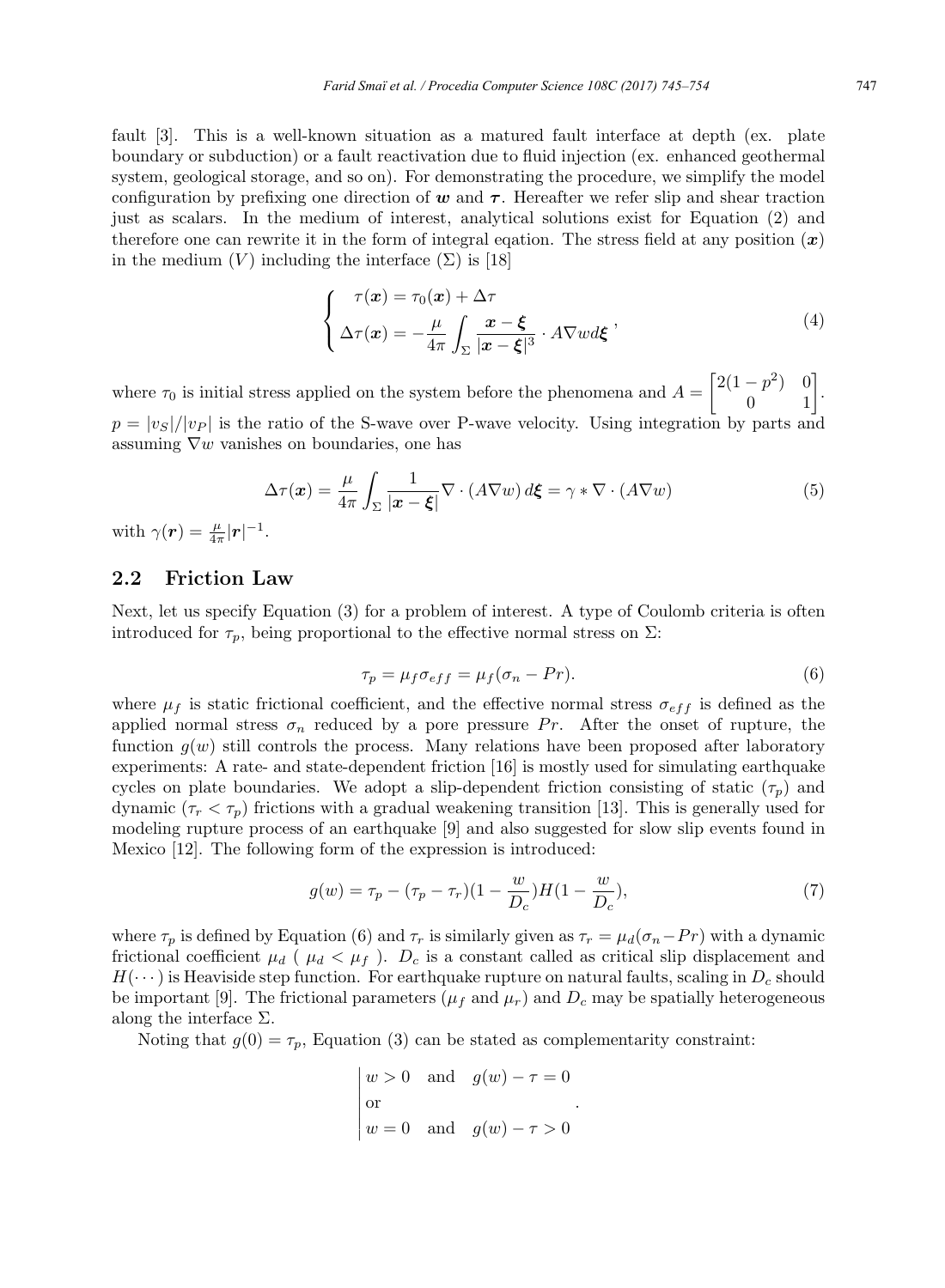Complementarity constraints can be transformed in equivalent nonlinear constraints  $(e.g. [11])$ by using a function  $\phi : \mathbb{R}^2 \to \mathbb{R}$  such that  $\phi(a, b) = 0$  if and only if  $a, b \ge 0$  and  $ab \le 0$ . A simple example of such a function is the min function,  $\phi_{\min}(a, b) = \min(a, b)$ . Writing Equation (3) as a nonlinear constraint gives

$$
\phi(w, g(w) - \tau) = 0. \tag{8}
$$

#### 2.3 Final Formulation

Combining Equations (5) and (8), the problem can finally be formulated as a nonlinear equation on w:

$$
\phi(w, g(w) - \tau_0 - \gamma * \nabla \cdot (A \nabla w)) = 0.
$$
\n(9)

Knowing w,  $\tau$  is given by equation (5):

$$
\tau = \tau_0 + \gamma * \nabla \cdot (A \nabla w).
$$

## 3 Numerical computation

We discretize  $\Sigma$  with a regular grid and index the grid centers by  $x_{i,j} = (ih_1+x_{0,0,1}, jh_2+x_{0,0,2})$ . The whole domain  $\Sigma$  is approximated by cell fields with constant on each cell. For any field v,  $\tilde{v}$  denotes the vector of its values on the grid cells.

#### 3.1 Discretization of the stress redistribution

Equation (5) uses space convolution and differentiation to express  $\Delta \tau$  depending on w. Considering that w is discretized on a regular grid of  $\Sigma$ , the term  $\nabla \cdot (A \nabla w)$  can be estimated by a two points flux approximation (TPFA, see [4]). By denoting the sparse matrix associated to the differential operator  $\nabla \cdot A \nabla$  with L, the vector Lw approximates the values of  $\nabla \cdot (A \nabla w)$ on each grid cell.

Considering any constant by cell field v, the value of the space convolution  $\gamma * v$  on each cell center  $x_{i,j}$  can be written as a discrete convolution:

$$
(\gamma * v)(\boldsymbol{x}_{i,j}) = \frac{\mu}{4\pi} \int_{\Sigma} \frac{v(\boldsymbol{\xi})}{|\boldsymbol{x}_{i,j} - \boldsymbol{\xi}|} d\boldsymbol{\xi}
$$
  
\n
$$
= \frac{\mu}{4\pi} \sum_{k,l} v(\boldsymbol{x}_{i,j}) \int_{\boldsymbol{x}_{k,l,1} - h_1/2}^{\boldsymbol{x}_{k,l,1} + h_1/2} \int_{\boldsymbol{x}_{k,l,2} - h_2/2}^{\boldsymbol{x}_{k,l,2} + h_2/2} \frac{d\boldsymbol{\xi}}{|\boldsymbol{x}_{i,j} - \boldsymbol{\xi}|}
$$
  
\n
$$
= \frac{\mu}{4\pi} \sum_{k,l} v(\boldsymbol{x}_{i,j}) \int_{(k-i-1/2)h_1}^{(k-i+1/2)h_1} \int_{(l-j-1/2)h_2}^{(l-j+1/2)h_2} \frac{d\boldsymbol{\xi}}{|\boldsymbol{\xi}|}
$$
  
\n
$$
= \frac{\mu}{4\pi} \sum_{k,l} v(\boldsymbol{x}_{i,j}) K_{k-i,l-j}.
$$

Using the following function  $\Gamma(x, y)$ :

$$
\Gamma(x,y) = \int_0^x \int_0^y \frac{dx \, dy}{\sqrt{x^2 + y^2}} \n= \frac{x}{2} \log \left( \frac{\sqrt{x^2 + y^2} + y}{\sqrt{x^2 + y^2} - y} \right) + \frac{y}{2} \log \left( \frac{\sqrt{x^2 + y^2} + x}{\sqrt{x^2 + y^2} - x} \right),
$$
\n(10)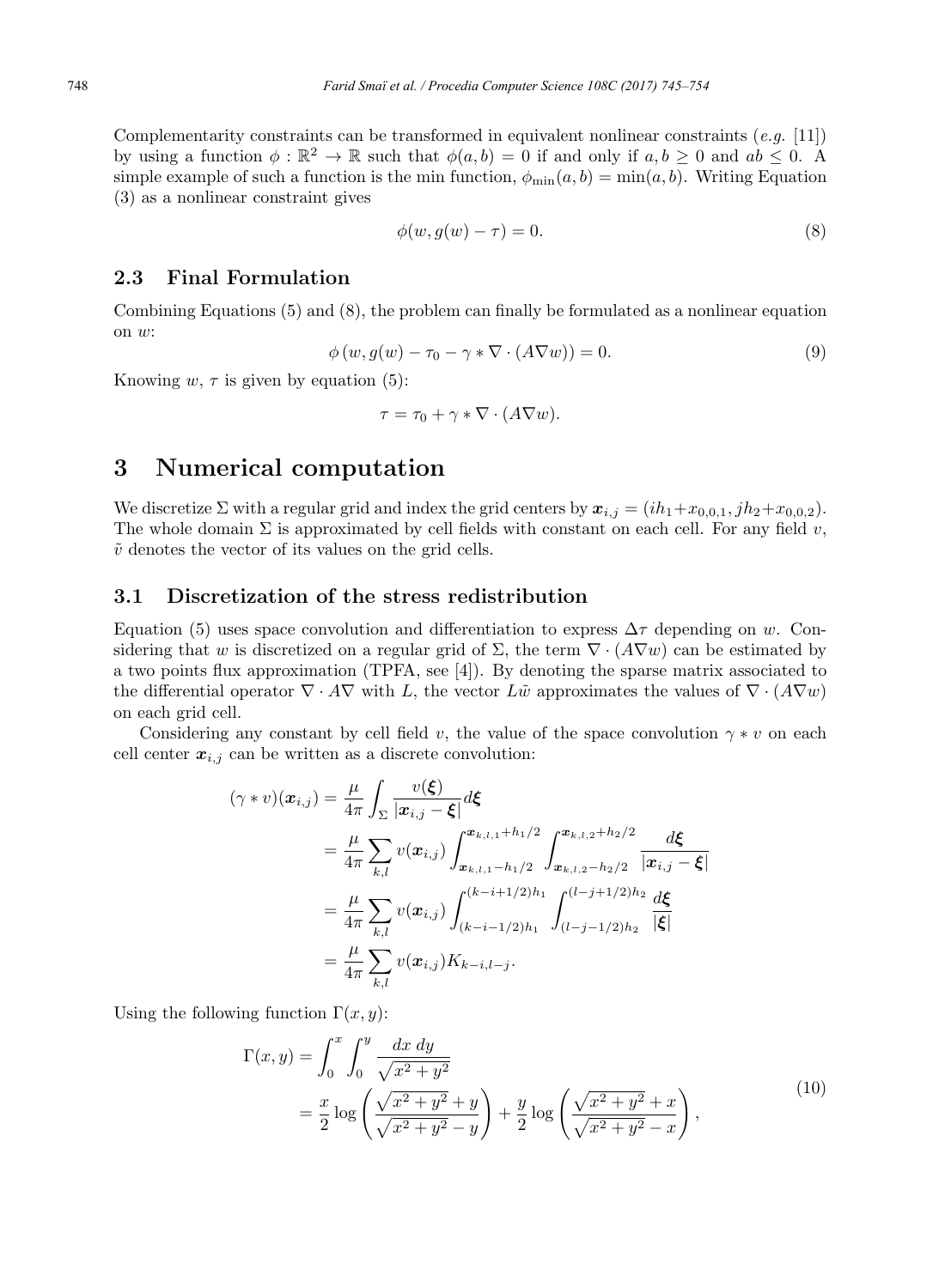the convolution kernel  $K$  is given by

$$
K_{k,l} = \Gamma((k+1/2)h_1, (l+1/2)h_2) + \Gamma((k-1/2)h_1, (l-1/2)h_2)
$$
  
-  $\Gamma((k+1/2)h_1, (l-1/2)h_2) - \Gamma((k-1/2)h_1, (l+1/2)h_2).$ 

One should note that computing a discrete convolution as a sum over the  $N$  cells of the grid presents a computational complexity of  $O(N^2)$ . This complexity is reduced to  $O(N \log N)$  with the help of the fast Fourier transform.

Finally, the stress redistribution equation (5) is discretized by

$$
\Delta \tilde{\tau} = \frac{\mu}{4\pi} K * L \tilde{w}
$$

#### 3.2 Solving the Discrete Problem

The continuous problem (9) on w can now be discretized and consists in finding  $\tilde{w}$  such that

$$
F(\tilde{w}) = \phi(\tilde{w}, g(\tilde{w}) - \tilde{\tau}_0 - \frac{\mu}{4\pi}K * L\tilde{w}) = 0.
$$
\n(11)

The Newton method is used to solve  $F(\tilde{w}) = 0$ , and defines the sequence  $(\tilde{w}^n)_n$  by

$$
\tilde{w}^{n+1} = \tilde{w}^n + \Delta \tilde{w}^n \quad \text{with} \quad J_F(\tilde{w}^n) \Delta \tilde{w}^n = -F(\tilde{w}^n).
$$

Here  $J_F$  denote the Jacobian matrix of F. The sequence is computed from a given  $\tilde{w}^0$  until the residual's norm goes below a given tolerance:  $||F(\tilde{w}^n)|| \leq tol$ .

By defining the diagonal matrices  $D_{\phi 1}$ ,  $D_{\phi 2}$  and  $D_q$  as

$$
(D_{\phi 1}(a, b))_{i,i} = \frac{\partial \phi}{\partial a}(a_i, b_i)
$$
,  $(D_{\phi 2}(a, b))_{i,i} = \frac{\partial \phi}{\partial b}(a_i, b_i)$  and  $(D_g(\tilde{w}))_{i,i} = g'(\tilde{w}_i)$ 

and by denoting the full matrix  $M = \frac{\mu}{4\pi} K * L$ , the Jacobian matrix is given by

$$
J_F(\tilde{w}) = D_{\phi 1}(\tilde{w}, g(\tilde{w}) - \tilde{\tau}_0 - M\tilde{w}) + D_{\phi 2}(\tilde{w}, g(\tilde{w}) - \tilde{\tau}_0 - M\tilde{w})(D_g(\tilde{w}) - M).
$$

Due to the convolution with K involved in M, the matrix  $J_F$  is full and we never assemble or store it. To perform the inversion of  $J_F$  required by the Newton steps, we used a Krylov iterative method  $(e.g. \text{GMRES}, \text{see } [17])$ . These kind of method does not strictly need an assembled matrix but only to perform matrix-vector products when needed. This allows us to use the fast Fourier transform to efficiently compute the convolution. Being iterative, the Krylov methods produce a sequence  $(\Delta \tilde{w}^{n,k})_k$  to approximate  $\Delta \tilde{w}^n$ . We use a simple adaptive criterion to control the termination of the method:  $||J_F(\tilde{w}^n)\Delta \tilde{w}^{n,k} + F(\tilde{w}^n)|| \leq 10^{-3} ||F(\tilde{w}^n)||$ . The idea here is that the Newton correction at a given step does not really need a high precision if this step is still far from convergence. This adaptive criterion reduces the total number of Krylov iterations over the whole computation. The choice of the preconditioner has an important impact of the number of Krylov iterations. The incomplete LU factorization (ILU, see [17]) is a robust and common choice for the preconditioner, but it requires an assembled matrix. Here, we use the ILU factorization but on a sparse approximation,  $\bar{J}_F$ , of  $J_F$ . The approximation is done by using a sparse approximation of the kernel K, denoted  $\overline{K}$ , such that

$$
\bar{K}_{k,l} = \begin{cases} K_{k,l} & \text{if } |k-l| \le 2 \\ 0 & \text{otherwise} \end{cases} \quad \text{and} \quad \bar{J}_F = D_{\phi 1} + D_{\phi 2}(D_g - \frac{\mu}{4\pi}\bar{K} * L).
$$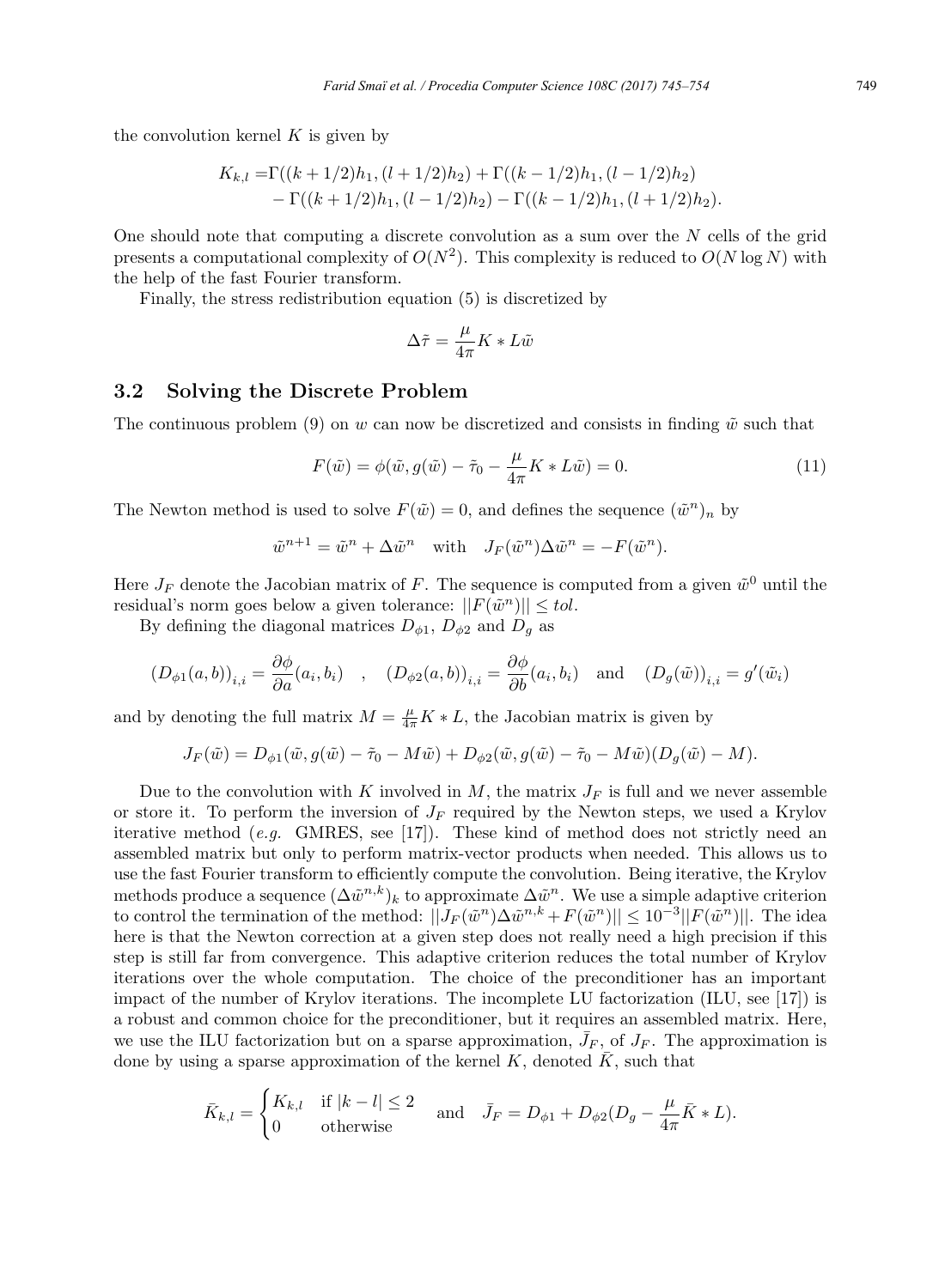| Parameter                                                         | Quantity          |
|-------------------------------------------------------------------|-------------------|
| Rigidity $\mu$                                                    | $30$ [GPa]        |
| Ratio of shear and compressive wave velocity $p$                  | 0.3               |
| Initial normal stress $\sigma_n(t=0)$                             | $100$ [MPa]       |
| Frictional coefficients $\mu_f$ and $\mu_d$                       | $0.65$ and $0.55$ |
| Initial shear and normal stresses $\tau(t=0)$ and $\sigma_n(t=0)$ | 30 and 100 [MPa]  |
| Critical slip displacement $D_c$                                  | 0 <sub>m</sub>    |

Table 1: Model parameters used in this study.

## 4 Test Case and Result

#### 4.1 Test Case Description

The process of pore pressure in Equation (6)  $Pr$  [3] can be solved as flow in porous medium but now is neglected. We a priori provide a spatial distribution of  $Pr$  on  $\Sigma$ :

$$
Pr(\boldsymbol{x}) = P_0 + \Delta P \exp(-|\boldsymbol{x}|^2/R^2), \qquad (12)
$$



Figure 1: Slip (left) and shear stress (right) computed on  $101 \times 101$  grid (above) and  $1001 \times 1001$ grid (below). The whole domain is  $(-1500m, 1500m) \times (-1500m, 1500m)$  and results are zoomed in  $(-400m, 400m) \times (-400m, 400m)$ . The grey line shows the limit between the ruptured S  $(w > 0)$  and unruptured  $\Sigma_{\infty}$   $(w = 0)$  regions.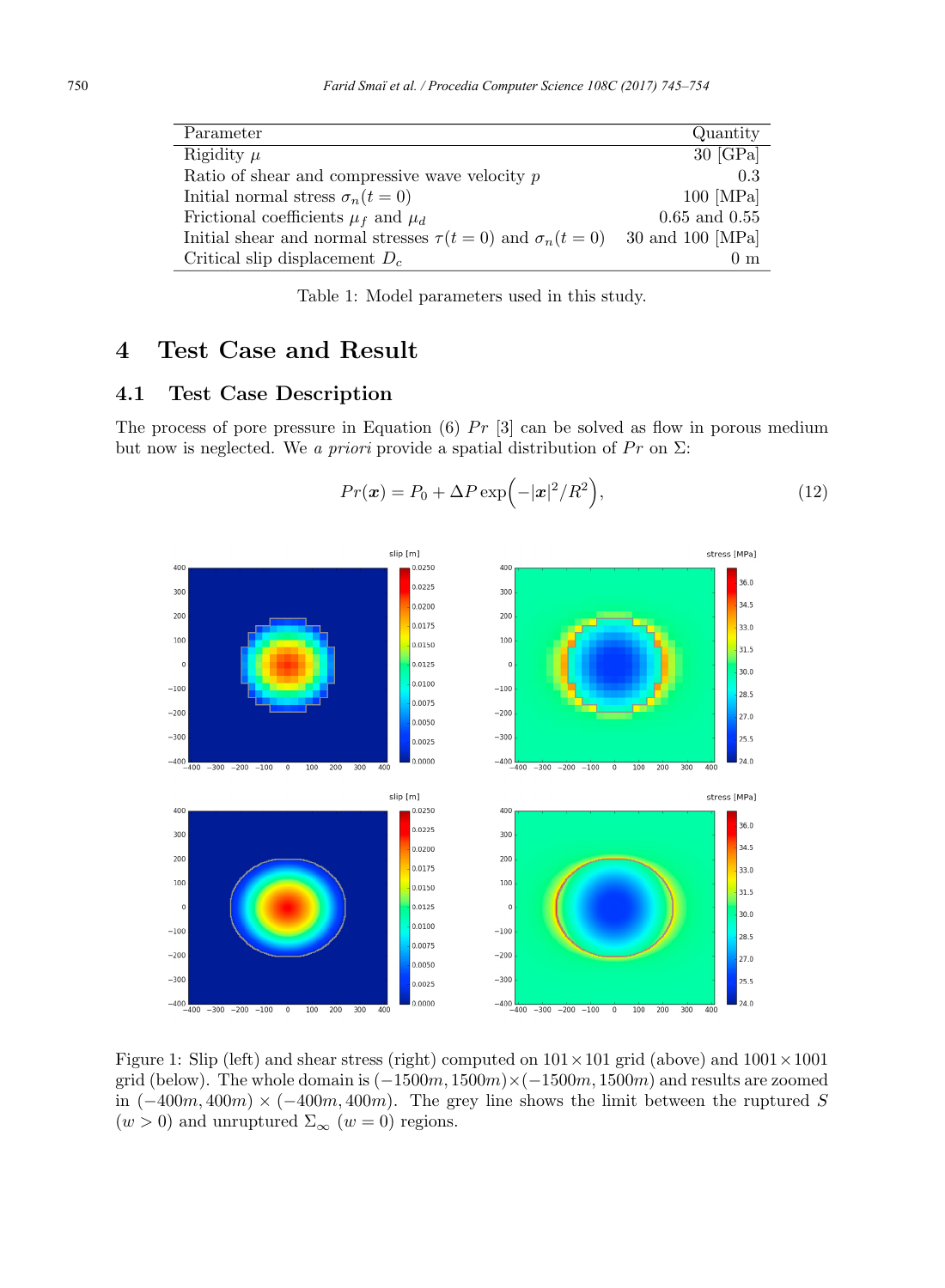where  $P_0$ , R and  $\Delta P$  are constant, being fixed as  $P_0 = 30$  MPa,  $R = 300$  m and  $\Delta P \equiv \sigma_n(t =$ 0) –  $P_0 - (\tau(t=0) - \epsilon)/\mu_f$  with  $\epsilon = 10^{-3} MPa$ , such that the applied stress  $\tau$  exceeds the rupture criteria  $\tau_p$  only around the origin (radius ~ 1 m), namely on a single element located at the origin, initially. The model parameters are summarized in Table 1. The problem is now to find the dimension of S and the corresponding solutions  $w$  and  $\tau$ .

However, one element ruptured is not the final solution of this problem. Onset of the rupture (sliding) on an element increases the shear stress in the surrounding, and some other elements may reach the rupture criteria. Let us suppose a fault of 3000 m  $\times$  3000 m around the origin where the peak of pore pressure  $Pr$  is set. As a reference, we discretize the fault with an square element of  $\Delta s \approx 30m$  length, namely  $101 \times 101$  elements. We choose an odd number of cells in each direction to ensure that the initial state contains exactly one cell (the origin) out of equilibrium. We compare our original 'previous' code [3] with our 'new' one reformulated in the previous section. Then we refine the spatial discretization upto 10 times, namely  $\Delta s \approx 3m$ .

Each version of the codes is characterized in the following.

- Previous code [3]: Equations (3) and (4) are programmed straightforward by Fortran90. The convolution is directly calculated in Equation (4). In order to find the dimension of S, iterations are held to check Equation (3). The distribution of  $w$  is solved by Levenberg-Marquardt method [15].
- New code (this study): The strategy described above is implemented in Python with the numerical libraries Numpy [14] and Scipy [10]. The FFTW library [6, 1] is used to perform efficient fast Fourier transforms. Thanks to these libraries, the code is capable of shared memory parallelism and thus exploiting multi-core architectures.



Figure 2: Cross section along the line  $x_2 = 0$  (dislocation direction at the center of the model) of the slip and shear stress computed on  $101 \times 101$  grid (blue) and  $1001 \times 1001$  grid (red).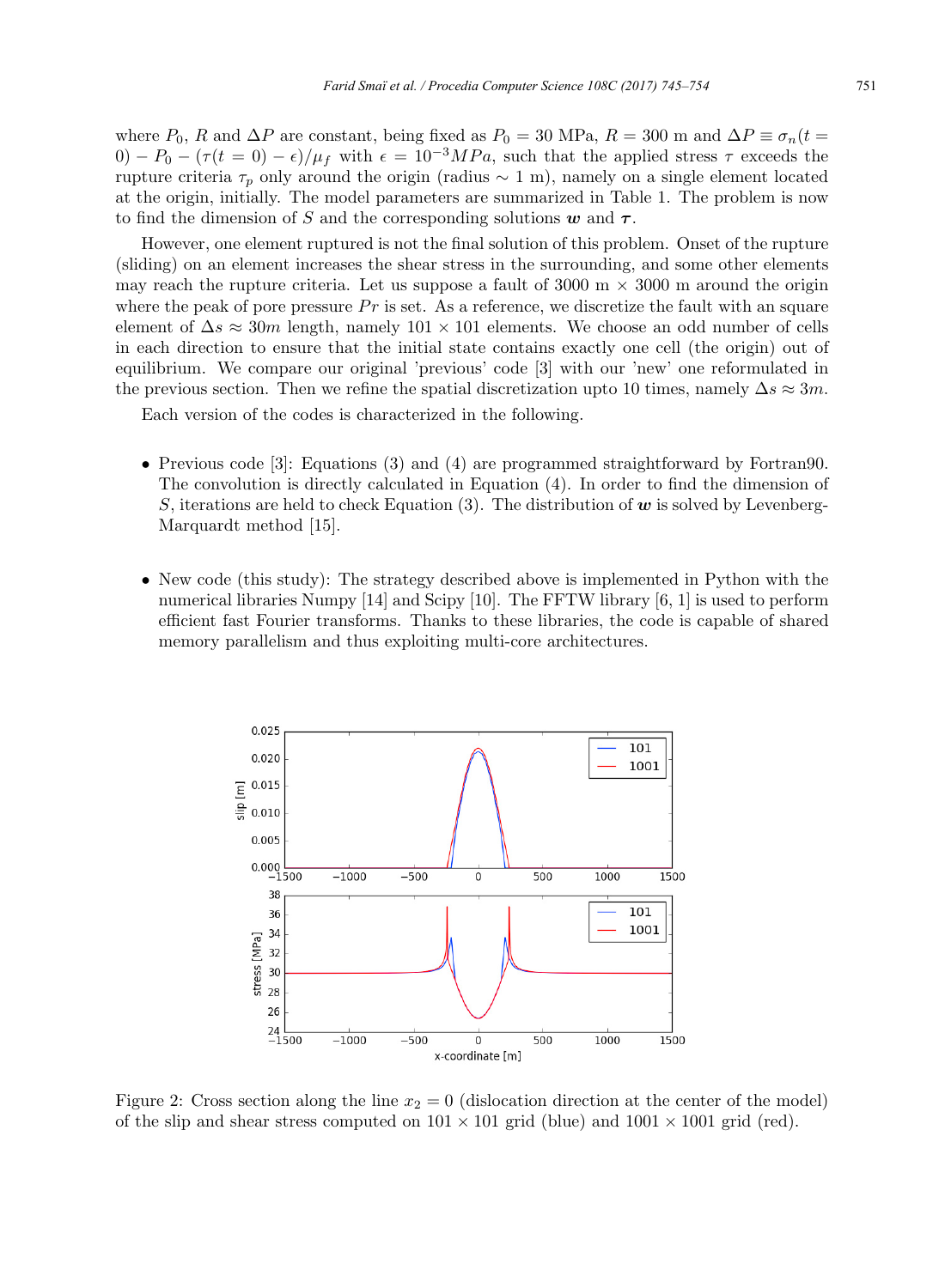#### 4.2 Results and Performance

Simulations on the test case have been performed for two grids with ten times difference in resolution:  $101 \times 101$  and  $1001 \times 1001$ . Figure 1 presents the final slip and shear stress for the two grids. The observed anisotropy results from the wave velocity ratio  $p = 0.3$ . Slip and shear stress is supposed toward  $x_1$ -direction. When  $p^2 < 0.5$ , the pattern follows the dislocation direction whereas when  $p^2 > 0.5$ , the pattern is in the orthogonal direction. This anisotropy is the best captured on the fine grid but a higher stress accumulation in the dislocation direction is still observed on the coarse grid. Figure 2 presents the cross section of the results along the line  $x_2 = 0$  (the dislocation direction). It shows how thin ( $\approx 100 \, m$ ) is the stress accumulation region around the ruptured area. This means that only 3 coarse cells can cover this length while the fine grid can be much more accurate with about 30 cells.

In order to discuss the performance of our new implementation, other simulations for the same test case have been performed with several  $n \times n$  grids, by changing the grid size. Figure 3 shows how the CPU time increases according to the grid size. The performance of our previous code (see [3]) is also shown for comparison. Note that both codes are ran on different machines: our previous code is ran on a single core on Linux cluster (Bi-processor AMD Abu Dhabi at 2.6 GHz, 12 cores par processor) and new code is ran on a Intel Core i5-4590 CPU (3.3 GHz) under Windows environment. Thus the absolute time of the performance is dependent on the used system. However, the improvement of the performance is significant, not only in the absolute time but also in the computational complexity.

The measured complexities are around  $O(n^4)$  for our previous code and  $O(n^3)$  for our new code. The improvement of complexity is mainly explained by the computation of the convolution. Our previous code used a direct computation of complexity  $O(N_{cell}^2) = O(n^4)$  whereas the new code uses the fast Fourier transform to achieve a complexity of  $O(N_{cell})$  log  $N_{cell}$ )



Figure 3: Computation time for different grid sizes and for the new code (dashed line) and our previous code (dotted line). All grids are  $n \times n$ , n varying from  $10^2$  to  $10^3$ ; the total number of cells,  $n^2$ , varies from  $10^4$  to  $10^6$ . The slope of each curve is estimated through linear regression.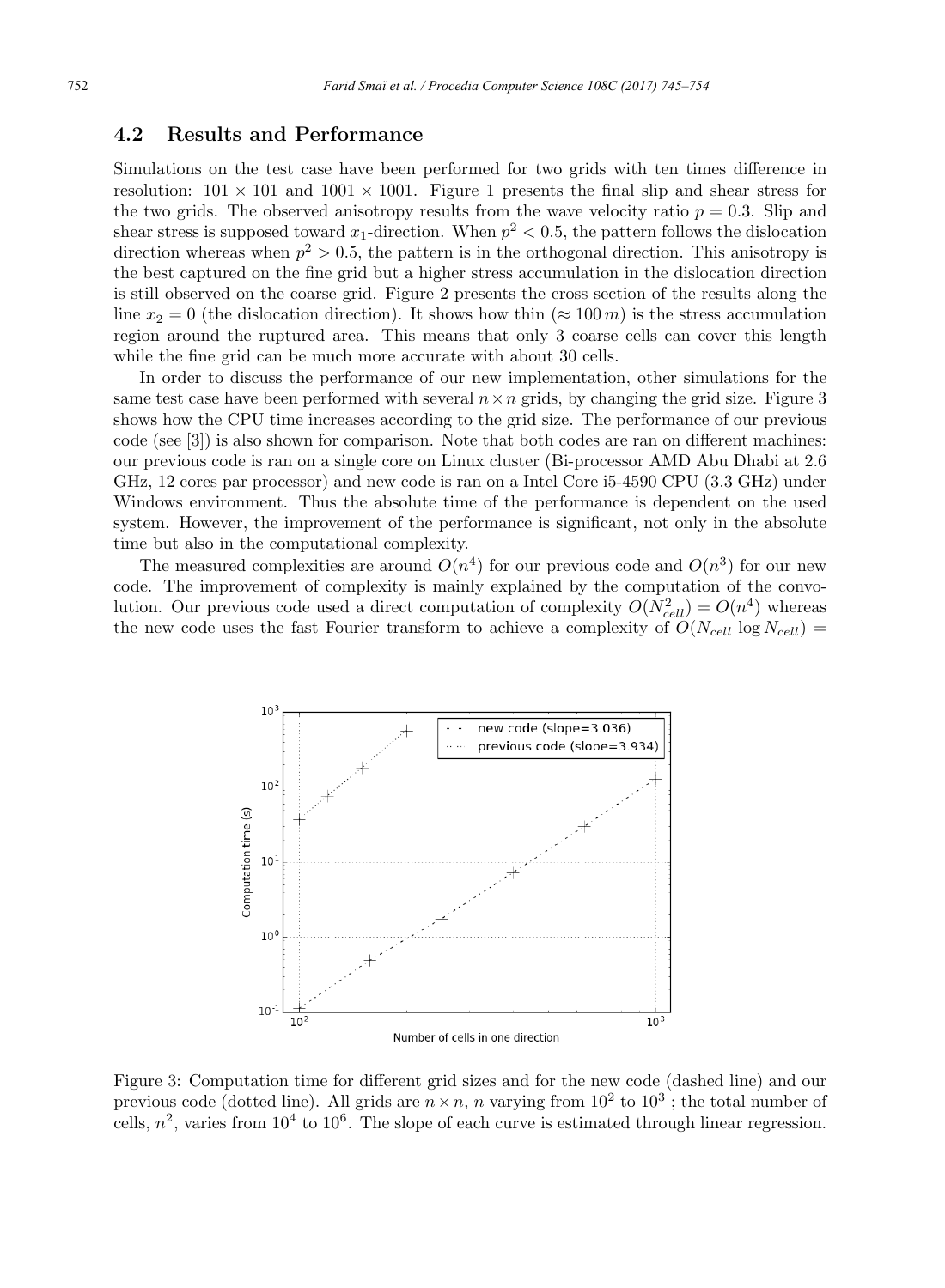$O(n^2 \log n)$ . The global complexity of the new code is nonetheless higher than  $O(n^2 \log n)$ because the number of Newton iterations increases when the grid is finer. As the theoretical quadratic convergence of the Newton method relies on the problem regularity, the non optimal behavior of our Newton loop may be due to the stiffness of the shear stress (see Figure 2).

## 5 Discussion and Conclusion

In this study, we have shown the reformulation of a nonlinear crack expanding problem in order to improve the numerical performance. The reformulation has allowed a better understanding of the mathematical challenges of the problem and the use of proven numerical methods (Newton, Krylov and FFT methods) to tackle them. This leads us to a higher performance code: faster on small grid and more efficient on larger grid, the code also takes advantage of the multi-core architectures of modern computers.

With our previous code [3], as shown in Figure 1, we could model a fault dimension of 3000  $m \times 3000$  m with a grid of 30 m. Under the evolution of Pr due to injection and intrinsic heterogeneity of a fault plane, complex seismicity was able to be simulated, with earthquake magnitude from 1 to 4.5. Here magnitude is defined as  $M_w = (\log_{10}(M_0) - 9.1)/1.5$  with seismic moment magnitude  $M_0 = \int_{\Sigma} (\mu \cdot w) d\mathbf{\xi}$ . Thus magnitude which can be simulated is related to the grid spacing and model dimension. For the purpose of the induced seismicity in a reservoir, it is expected to simulate micro-seismicity of magnitude much smaller than 1. It is numerically challenging to produce a large band of magnitude in a single simulation scheme so as to understand the behavior of the reservoir and also to assess the induced risk. With our new implementation, it becomes possible to simulate with ten times finer grid of  $\Delta s = 3$ m. It is thus expected to produce micro-seismicity of around  $M_w = -0.5$  to -1.0, which can be generally several tenths to a hundred more than earthquakes of  $M_w = 1$ . The heterogeneity of the Earth should be treated stochastically due to the limit of our knowledge. This requires many moderate-size simulations with probabilistic distribution of model parameters rather than a single huge simulation with deterministic parameter choice. Therefore, our new code is expected to simulate more micro-seismicity on a larger magnitude band in the realistic context of geoscience application.

## Acknowledgments

This work has been supported by internal Research and Development fund of BRGM.

## References

- [1] pyFFTW. Python wrapper for FFTW.
- [2] Keiiti Aki and Paul G. Richards. Quantitative seismology (second edition). University Science Books, New York, 2002.
- [3] Hideo Aochi, Blanche Poisson, Renaud Toussaint, Xavier Rachez, and Jean Schmittbuhl. Selfinduced seismicity due to fluid circulation along faults. Geophys. J. Int.,  $196(3):1544-1563$ ,  $2014$ .
- [4] Robert Eymard, Thierry Gallouët, and Raphaèle Herbin. Finite volume methods. Handbook of numerical analysis, 7:713–1018, 2000.
- [5] Gaetano Festa and Jean-Pierre Volotte. Influence of rupture initiation on the intersonic transition: Crack-like versus pulse-like modes. Geophys. Res. Lett., 33:L15320, 2006.